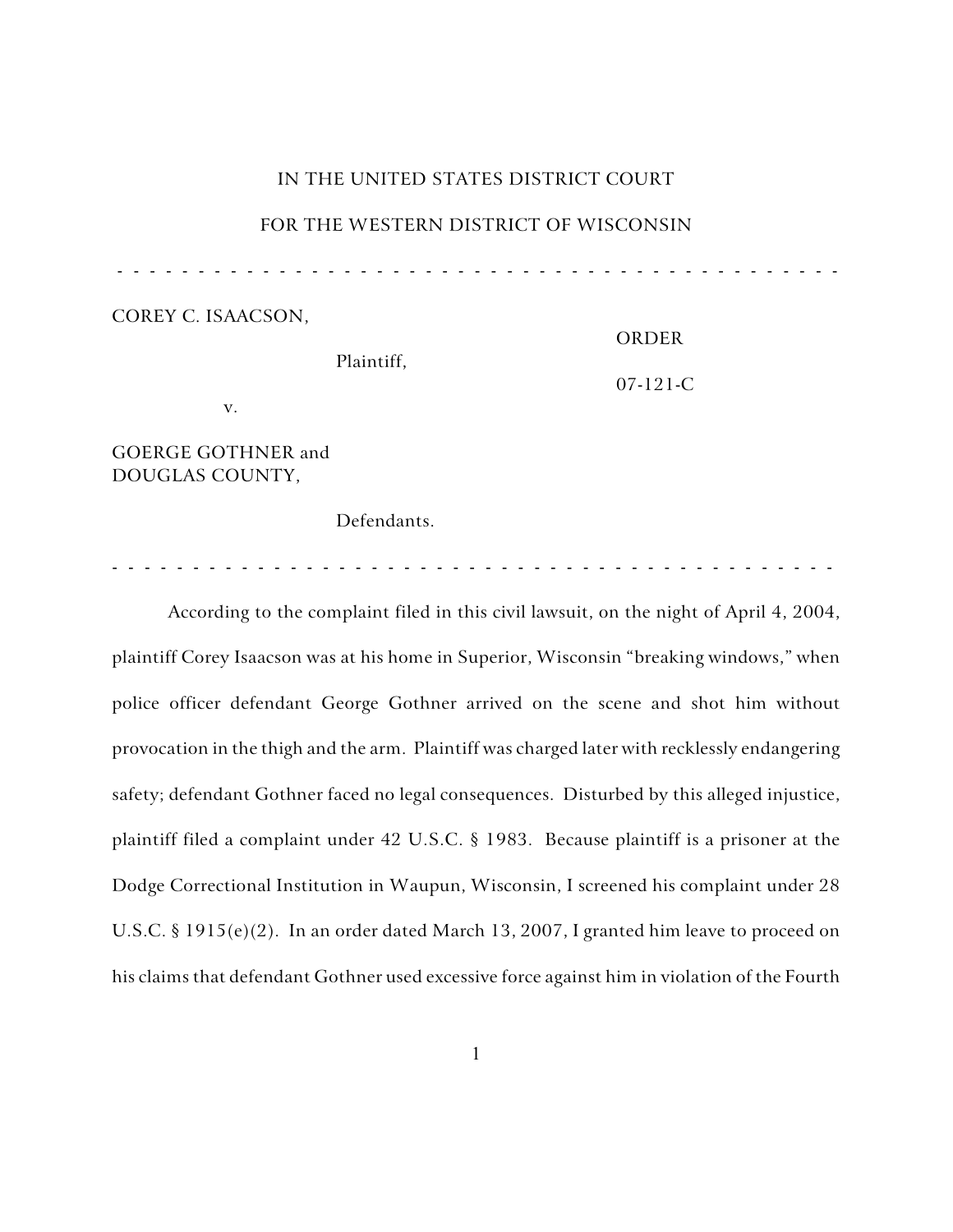Amendment and defendant Douglas County failed to adequately train and supervise Gothner in violation of plaintiff's Fourth Amendment rights. I denied him leave to proceed on additional claims against former defendants Charles LaGeese and the City of Superior Police Station.

Recently, plaintiff submitted a flurry of filings. Now before the court are plaintiff's (1) motion to stay screening of his complaint, (2) motion to supplement the complaint (which I construe as a motion to substitute the City of Superior Police Department for former defendant City of Superior Police Station), (3) motion for reconsideration of the March 13 screening order, (4) motion for appointment of counsel; (5) motion to alter the caption of the complaint and (6) motion for an ownership or property lien. In addition, plaintiff has filed a notice of appeal, in which he states his intention to proceed immediately to an appeal if the court denies his pending motion for reconsideration.

Plaintiff's motion to stay screening of the complaint was mooted by this court's March 13, 2007 screening order. I will grant plaintiff's motion to motion to substitute the City of Superior Police Department for former defendant City of Superior Police Station. The case caption will be updated accordingly in future orders. Plaintiff's motion for appointment of counsel will be denied as premature because plaintiff has not shown that he has requested assistance from lawyers in the community. Plaintiff's motion for a lien will be denied because he has no legal right to place one on defendant Gothner's property.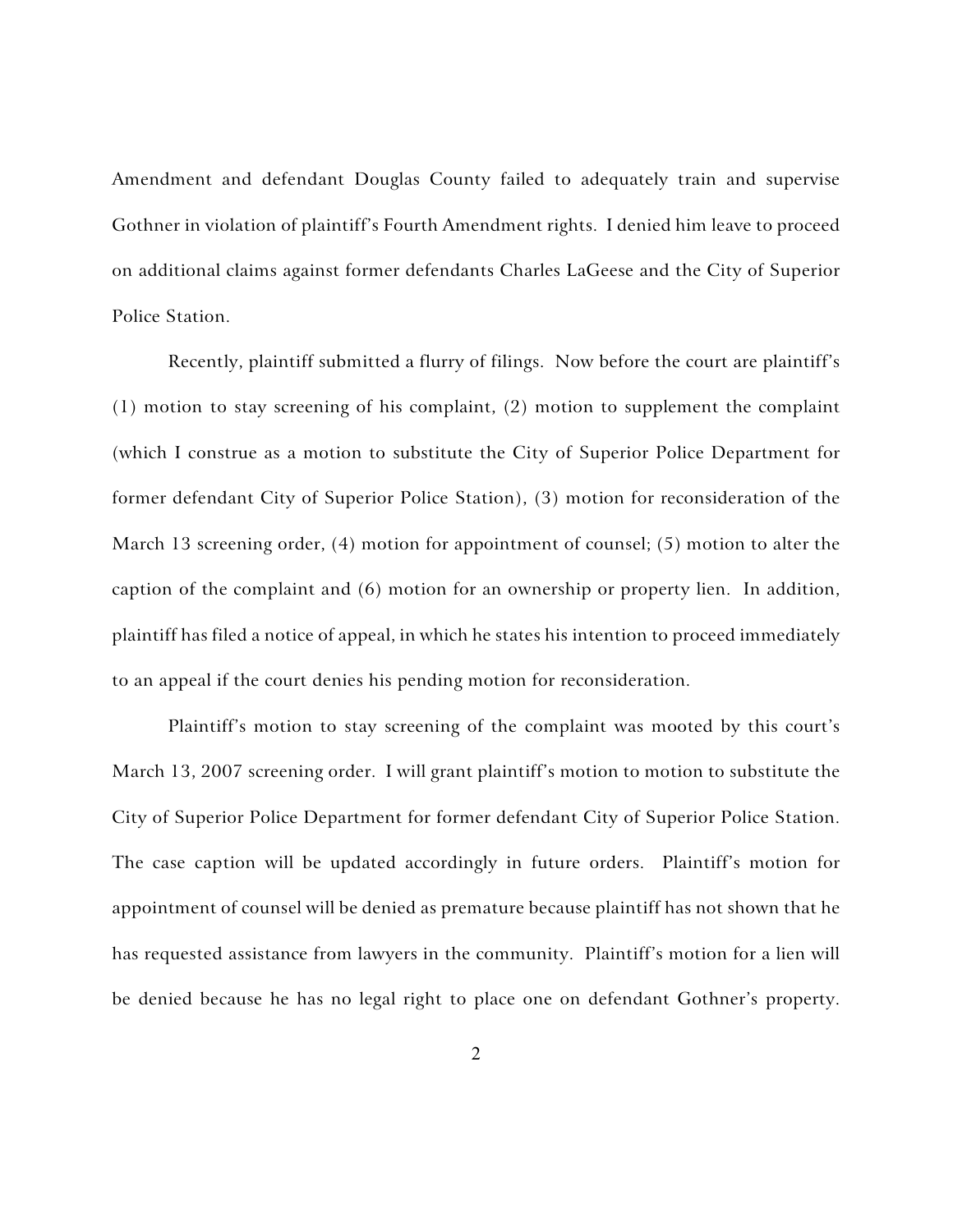Finally, because plaintiff has filed an improper interlocutory appeal, his motion for leave to proceed in forma pauperis on appeal will be denied.

#### A. Motions Relating to Screening

At the same time this court was issuing its March 13 screening order, plaintiff was filing his motion to stay screening so that he might submit a more detailed supplement to his complaint. Later, plaintiff submitted a document entitled "supplemental petition" which I construe as a motion to substitute the City of Superior Police Department for former defendant City of Superior Police Station. In deciding plaintiff's motion for reconsideration of the March 13 screening order, I have considered the facts originally alleged against the City of Superior Police Station and considered them as applied to the City of Superior Police Department.

Plaintiff contends that the court erred by dismissing his claims against former defendant City of Superior Police Station. Plaintiff acknowledges that he cannot sue the police station because it is not a person suable under § 1983, but asserts that he should be allowed to sue the city's police *department* instead. In his original complaint, plaintiff suggested that defendant Douglas County employed defendant Gothner and failed to train or supervise him in a way that would have prevented Gothner from using potentially deadly force on plaintiff. From plaintiff's motion for reconsideration, it appears now that plaintiff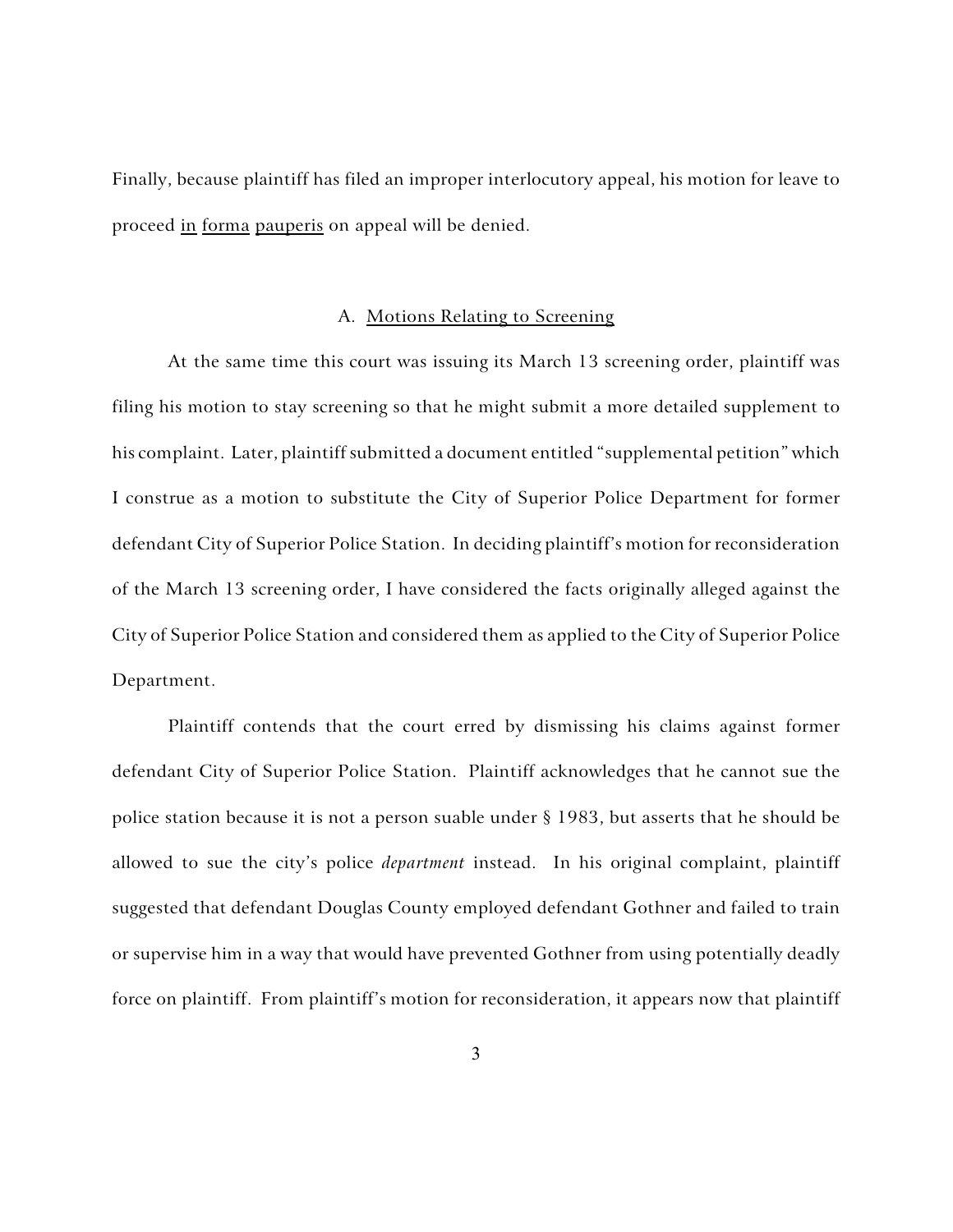does not know whether defendant Gothner is employed by defendant Douglas County or by the City of Superior Police Department. Whichever it is, plaintiff contends, failed to train or supervise its officers in a manner that constituted deliberate indifference to the rights of people with whom the officers came in contact. City of Canton v. Harris, 489 U.S. 378, 388-89 (1989); Alexander v. City of South Bend, 433 F.3d 550, 557 (7th Cir. 2006).

Under Fed. R. Civ. P. 8(a), a litigant is entitled to plead claims in the alternative. Therefore, although plaintiff could not prevail against a municipality that did not employ defendant Gothner, at this stage, he may proceed against both defendant Douglas County and proposed defendant City of Superior Police Department. (It may be that the police department is not a suable entity; if so, that is an issue to be raised by the department.) For now, I will grant plaintiff's motion for reconsideration with respect to the City of Superior Police Department and will substitute the department for the police station in plaintiff's original complaint. Plaintiff's motion to amend the caption of this case will be granted as well, with respect to the City of Superior Police Department. A copy of the amended complaint will accompany this order and will be served on defendant City of Superior Police Department. Defendant Gothner may have 10 days from the date of this order in which to answer the amended complaint or advise the court and plaintiff that he will stand on the answer he filed in response to the original complaint. Defendant Douglas County has not yet filed an answer to the original complaint. Therefore, it may have ten days from the date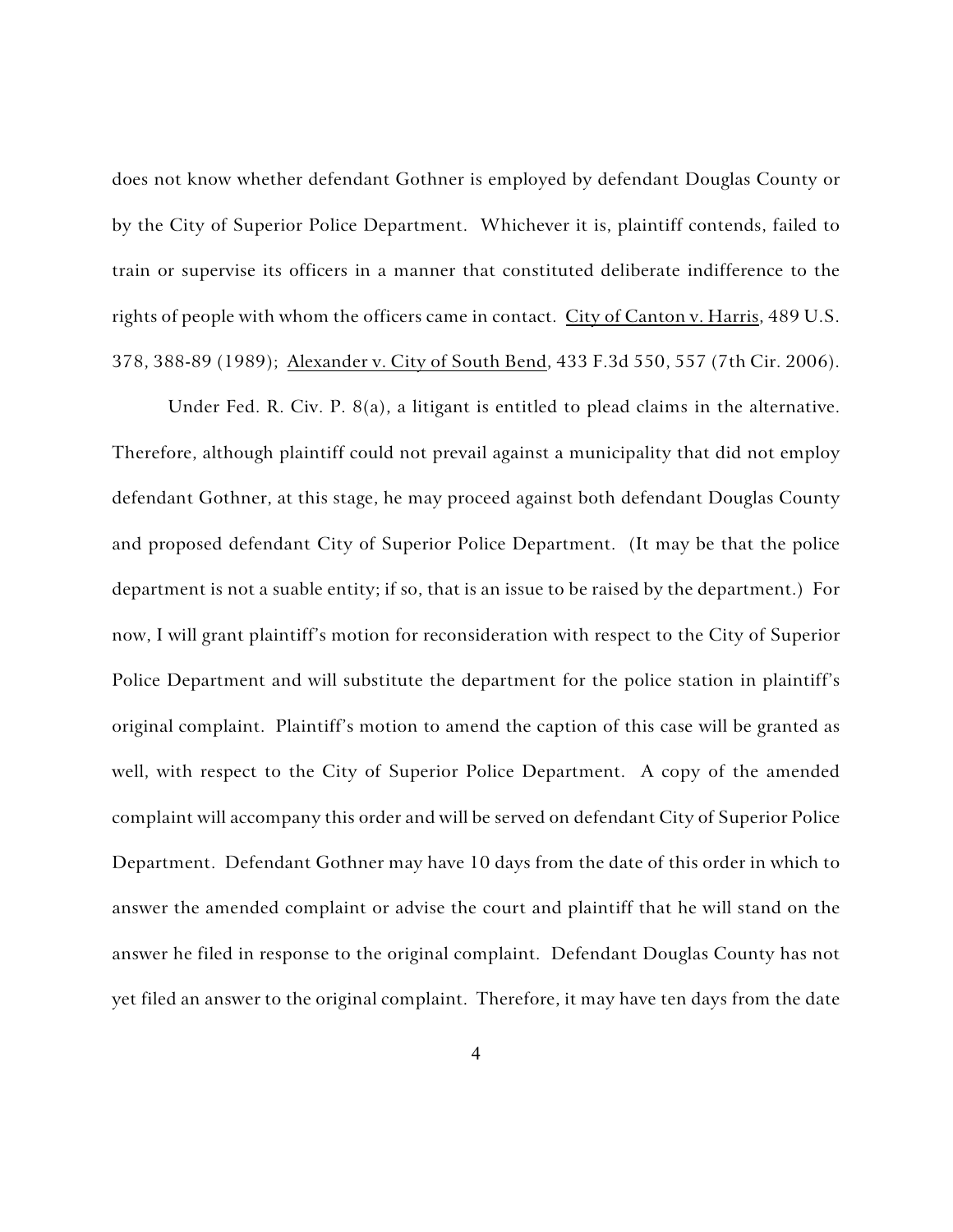of this order or until the time its response to the original complaint is due, whichever is longer, in which to file a response to plaintiff's amended complaint. Fed. R. Civ. Pro. 15(a).

In his motion for reconsideration, plaintiff takes issue also with the court's dismissal of defendant Charles LaGeese. According to plaintiff, former respondent LaGeese is an official who was assigned to investigate defendant Gothner's decision to shoot plaintiff on April 4, 2004. Plaintiff contends that by recommending that defendant Gothner be permitted to return to work, LaGesse violated plaintiff's constitutional rights. In addition, plaintiff suggests that LaGeese "conspired" with the local district attorney to insure that Gothner would not be prosecuted. Plaintiff insists that LaGeese and the district attorney permitted Gothner to return to duty before plaintiff was convicted so that potential jurors would be intimidated at the thought of acquitting plaintiff were he to proceed to trial, out of fear that Gothner might retaliate against them. (Ultimately, plaintiff pleaded guilty out of fear his jury would be tainted by Gothner's return to duty.)

Although plaintiff may disagree with the district attorney's decision not to charge defendant Gothner and with LaGeese's recommendation that Gothner be permitted to return to work, neither of these decisions impinged upon any of plaintiff's constitutional rights. Even if the events plaintiff describes are true, plaintiff has no right to have defendant Gothner charged with a crime or terminated from his employment. LaGeese did not violate plaintiff's rights; therefore, he was properly dismissed from this lawsuit. For this reason,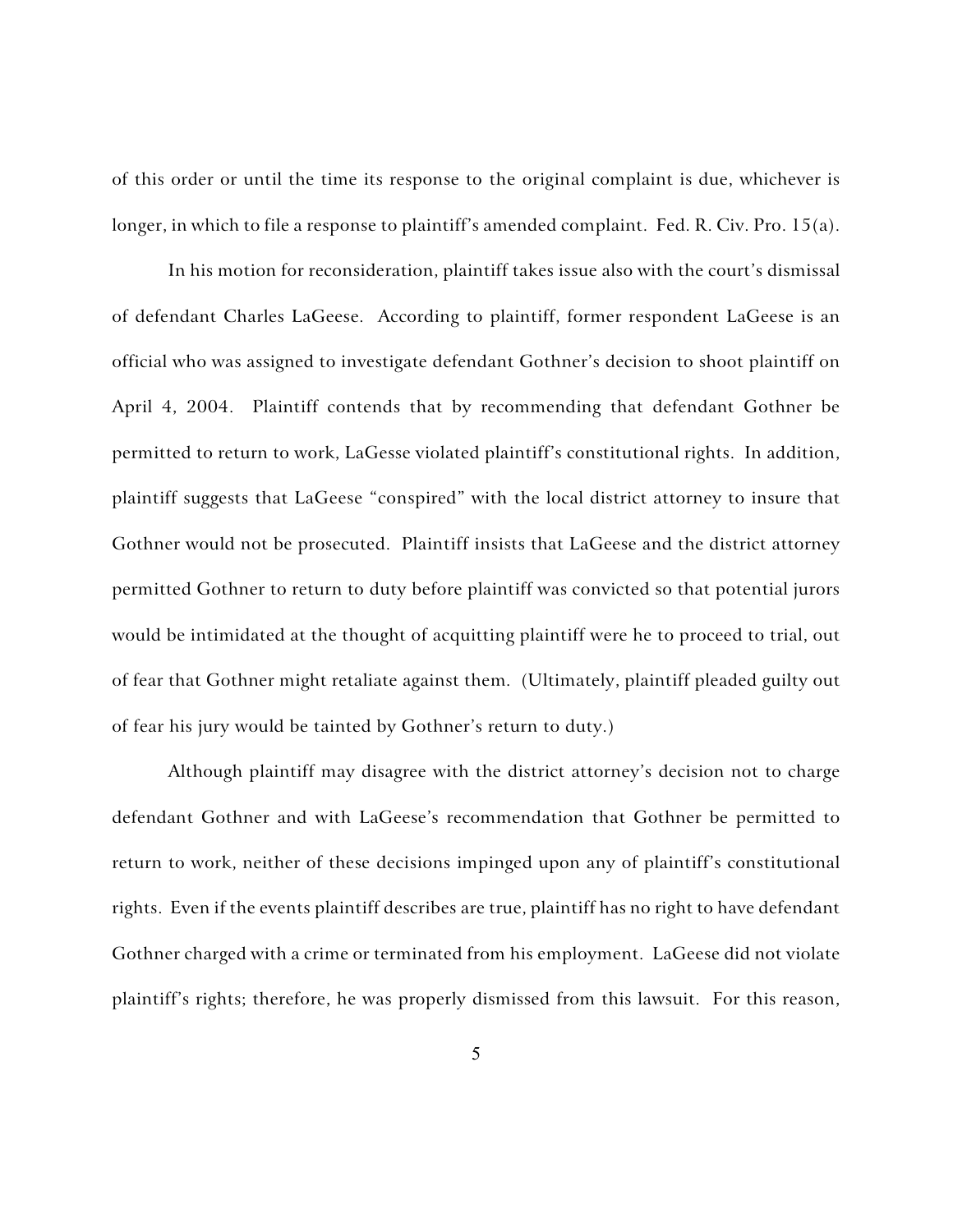plaintiff's motion for reconsideration and for amendment of the case caption will be denied with respect to his claims against former defendant LaGeese.

#### B. Motion to Appoint Counsel

Federal district courts are authorized by statute to appoint counsel for an indigent litigant when "exceptional circumstances" justify such an appointment. Farmer v. Haas, 990 F.2d 319, 322 (7th Cir. 1993) (quoting with approval Terrell v. Brewer, 935 F.2d 1015, 1017 (9th Cir. 1991)). The Court of Appeals for the Seventh Circuit will find such an appointment reasonable where the plaintiff's likely success on the merits would be substantially impaired by an inability to articulate his claims in light of the complexity of the legal issues involved. Id. In other words, the test is, "given the difficulty of the case, [does] the plaintiff appear to be competent to try it himself and, if not, would the presence of counsel [make] a difference in the outcome?" Id. The test is not whether a good lawyer would do a better job than the pro se litigant. Id. at 323; see also Luttrell v. Nickel, 129 F.3d 933, 936 (7th Cir. 1997).

The Court of Appeals for the Seventh Circuit has held that before a district court can consider a motion for appointment of counsel made by an indigent plaintiff in a civil action, it must first find that the plaintiff made reasonable efforts to find a lawyer on his own and was unsuccessful or was prevented from making such efforts. Jackson v. County of McLean,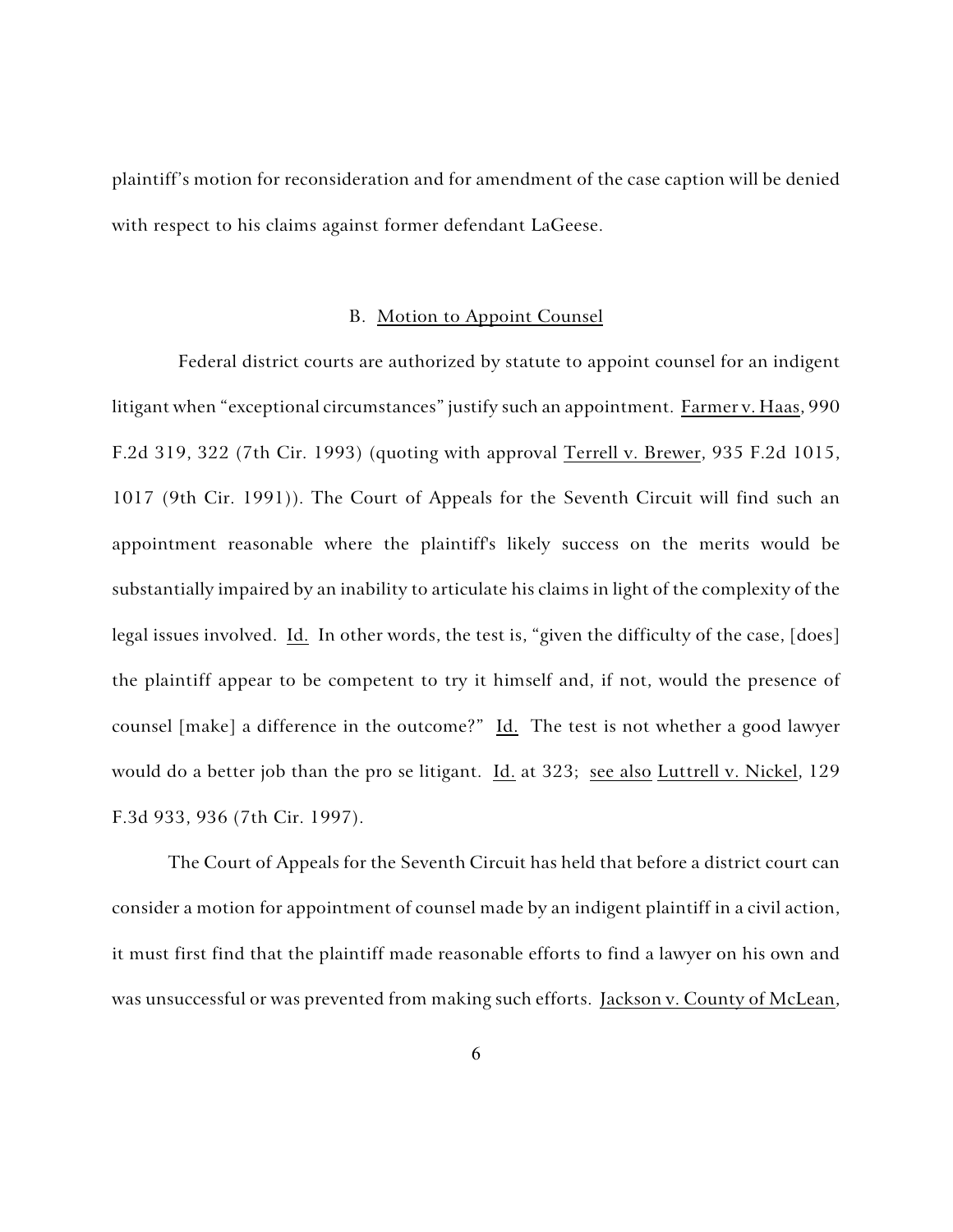953 F.2d 1070 (7th Cir. 1992). To show that he has made reasonable efforts to find a lawyer, a petitioner s required to submit the names and addresses of at least three lawyers that he asked to represent him and who turned him down. Plaintiff does not suggest that he has complied with this preliminary step. Consequently, I must deny his motion. Plaintiff remains free to renew his motion after he has sought representation from at least three lawyers without success.

## C. Motion for Lien

In his "Petitioner for Ownership or Property Lean [sic]," plaintiff asks the court to "issue a property of ownership lean [sic] on [defendant Gothner] in his personal capacity [t]o prevent any alteration of property, money, titles, ownership, deeds, accounts, etc. from his person." A lien is defined as a "[q]ualified right of property which a creditor has in or over specific property of his debtor. . . . " Dorr v. Sacred Heart Hospital, 228 Wis. 2d 425, 437-438, 597 N.W.2d 462, 470 (Ct. App. 1999) (citing Black's Law Dictionary 832 (5th ed. 1979). Because a lien is a right to encumber property until a debt is paid, it presupposes the existence of a debt. Id.

At this stage in the lawsuit, plaintiff has made allegations against defendant Gothner. He has not proven them, or shown that he is entitled to any money damages from defendant Gothner. Defendant Gothner does not owe plaintiff a debt yet; therefore, a lien would be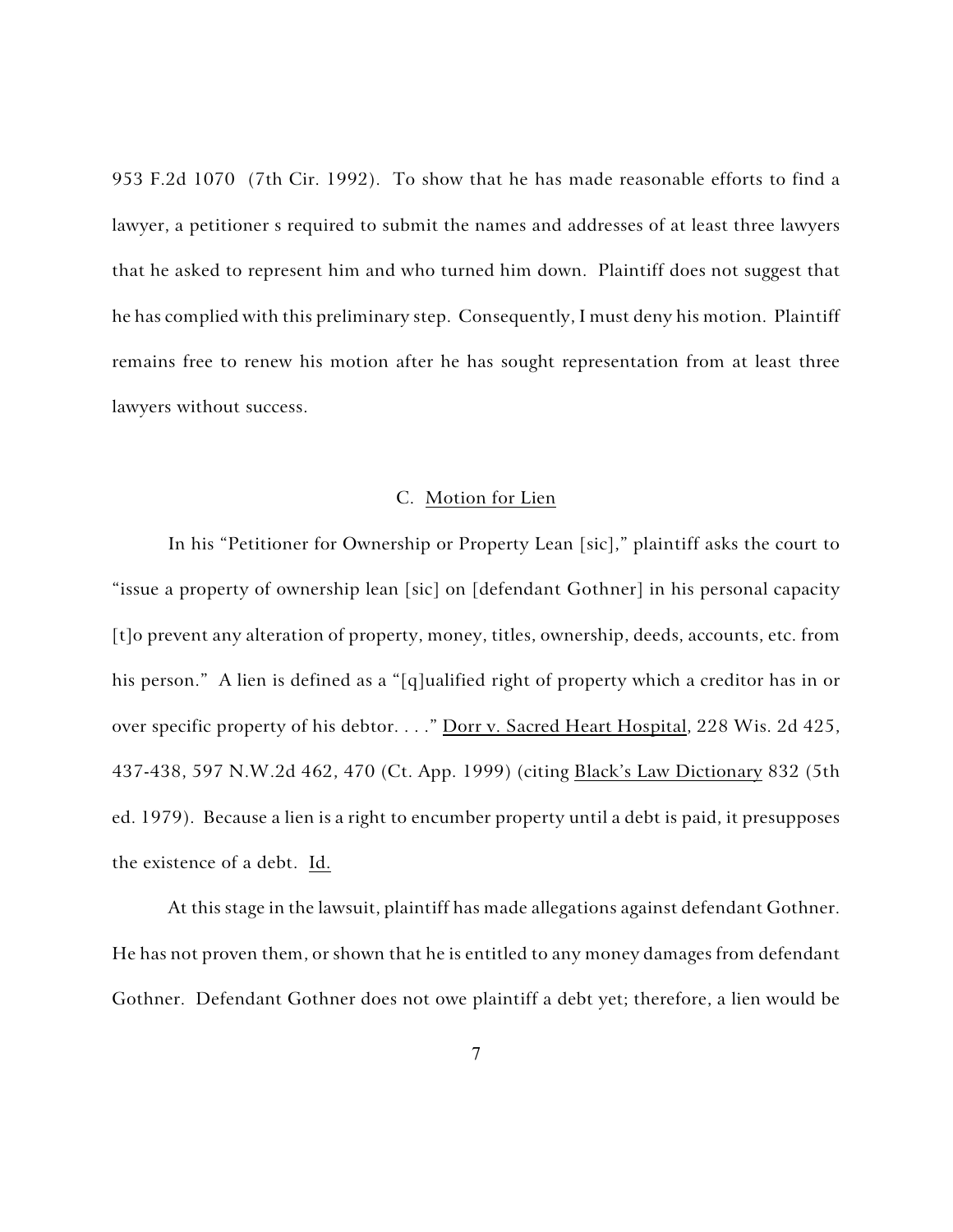wholly premature. Plaintiff's motion for a lien will be denied.

# D. Notice of Appeal

Along with his other filings, plaintiff has submitted a document titled "Notice of

Appeal," in which he states:

Consider this affidavit a notice of intent to appeal if the District Court listed above denies the "petition for reconsideration", attached to this notice of appeal. (If denied in part or in full).

Because plaintiff's notice of appeal is not accompanied by the \$455 fee for filing an appeal,

I construe the notice to include a request for leave to proceed in forma pauperis on appeal.

The first obstacle plaintiff faces here is the fact that neither this order nor the court's

March 13 order are final judgments that may be appealed.

In rare instances, a party may appeal a non-final decision. 28 U.S.C. § 1292 states

in relevant part,

When a district judge, in making in a civil action an order not otherwise appealable under this section, shall be of the opinion that such order involves a controlling question of law as to which there is substantial ground for difference of opinion and that an immediate appeal from the order may materially advance the ultimate termination of the litigation, he shall so state in writing in such order.

I purposely did not include in the March 13 order a finding that an interlocutory appeal would be proper. Neither that order nor this one involves a controlling question of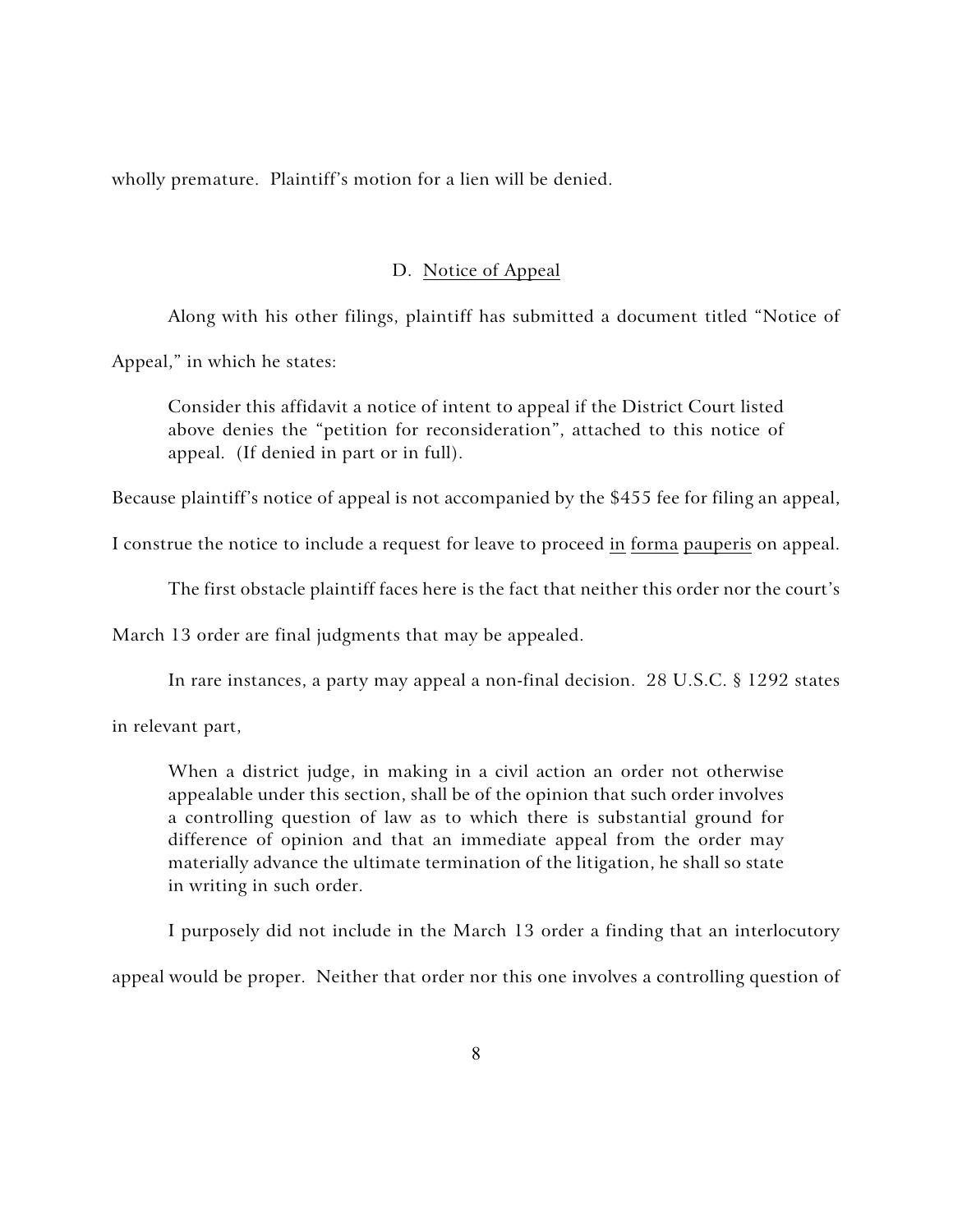law as to which there is substantial ground for difference of opinion, and a prompt appeal from the orders will not materially advance the ultimate termination of this litigation. Indeed, it will serve only to delay it.

Even if I were to construe plaintiff's motion as including a motion for entry of final judgment with respect to defendant LaGeese, the motion would not be granted. Rule 54(b) of the Federal Rules of Civil Procedure provides in pertinent part that:

when multiple parties are involved [in a lawsuit], the court may direct the entry of a final judgment as to one or more but fewer than all of the claims or parties only upon an express determination that there is no just reason for delay and upon an express direction for the entry of judgment. In the absence of such determination and direction, any order or other form of decision, however, designated, which adjudicates fewer than all the claims or the rights and liabilities of fewer than all the parties shall not terminate the action as to any of the claims or parties, and the order or other form of decision is subject to revision at any time before the entry of judgment adjudicating all the claims and the rights and liabilities of all the parties.

The purpose of Rule 54(b) is to avoid "piecemeal disposal of litigation." Advisory Comm. Notes. Under this rule, a judge has the power to enter final judgment whenever there are multiple parties following an order that finally resolves a party's liability even though the case continues in the district court between the other parties.

As a general rule, however, the court of appeals frowns on the entry of partial final judgments, Doe v. City of Chicago, 360 F.3d 667, 673 (7th Cir. 2004) (judge has power to enter final judgment under Rule 54(b), but not duty), unless the order to be appealed from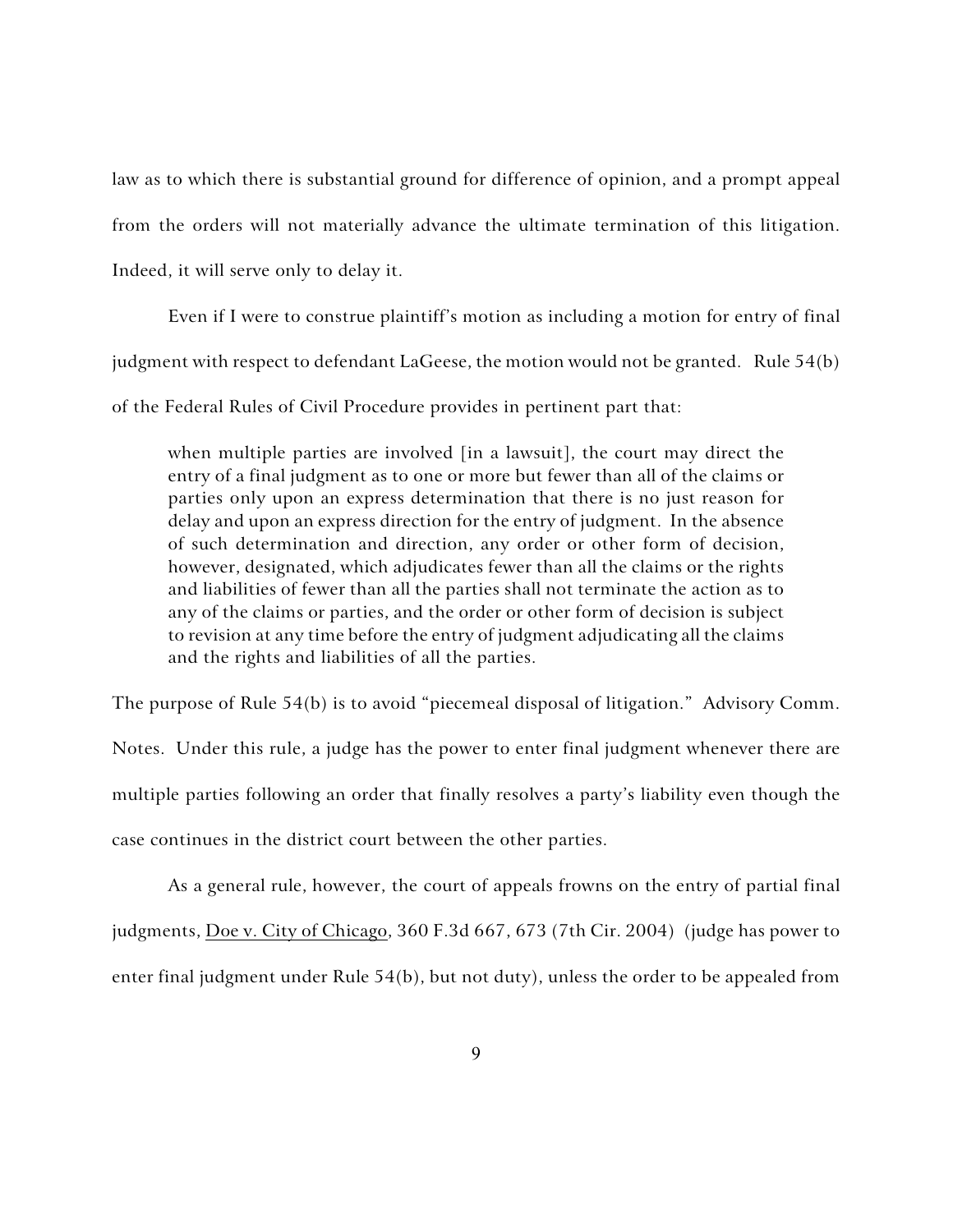finally resolves a party's entire liability. Entering a partial final judgment requires a court to determine that no just reason for delay exists. Fed. R. Civ. P. 54(b). One "just reason" can be the need to develop a factual basis for disputed questions of law,  $id$ ; another may be to relieve the court of appeals of the need to familiarize itself with the factual and legal issues of a case more than once. Although LaGeese's action took place after defendant Gothner shot plaintiff, his investigation rested on the incident at issue in this lawsuit. Under such circumstances, it is more efficient to resolve the case as a whole than to do so through piecemeal appeals.

Unfortunately therefore, plaintiff's impulsive submission of his notice of appeal is both costly and futile. As plaintiff should be aware, because he is a prisoner, he must pay the full cost of filing a notice of appeal. He owes the money whether his appeal is meritorious, procedurally defective, or lacking in legal merit. If he were to qualify for indigent status, he would be allowed to pay the fee in monthly installments, beginning with an initial partial payment. However, if his appeal is certified as not having been taken in good faith, he may not proceed in forma pauperis and instead, he must pay the full amount of the fee immediately.

I must certify that plaintiff's appeal is not taken in good faith. As I told plaintiff in the March 13 order and have reiterated here, LaGeese's investigation and recommendations regarding defendant Gothner were not directed at plaintiff and did not violate his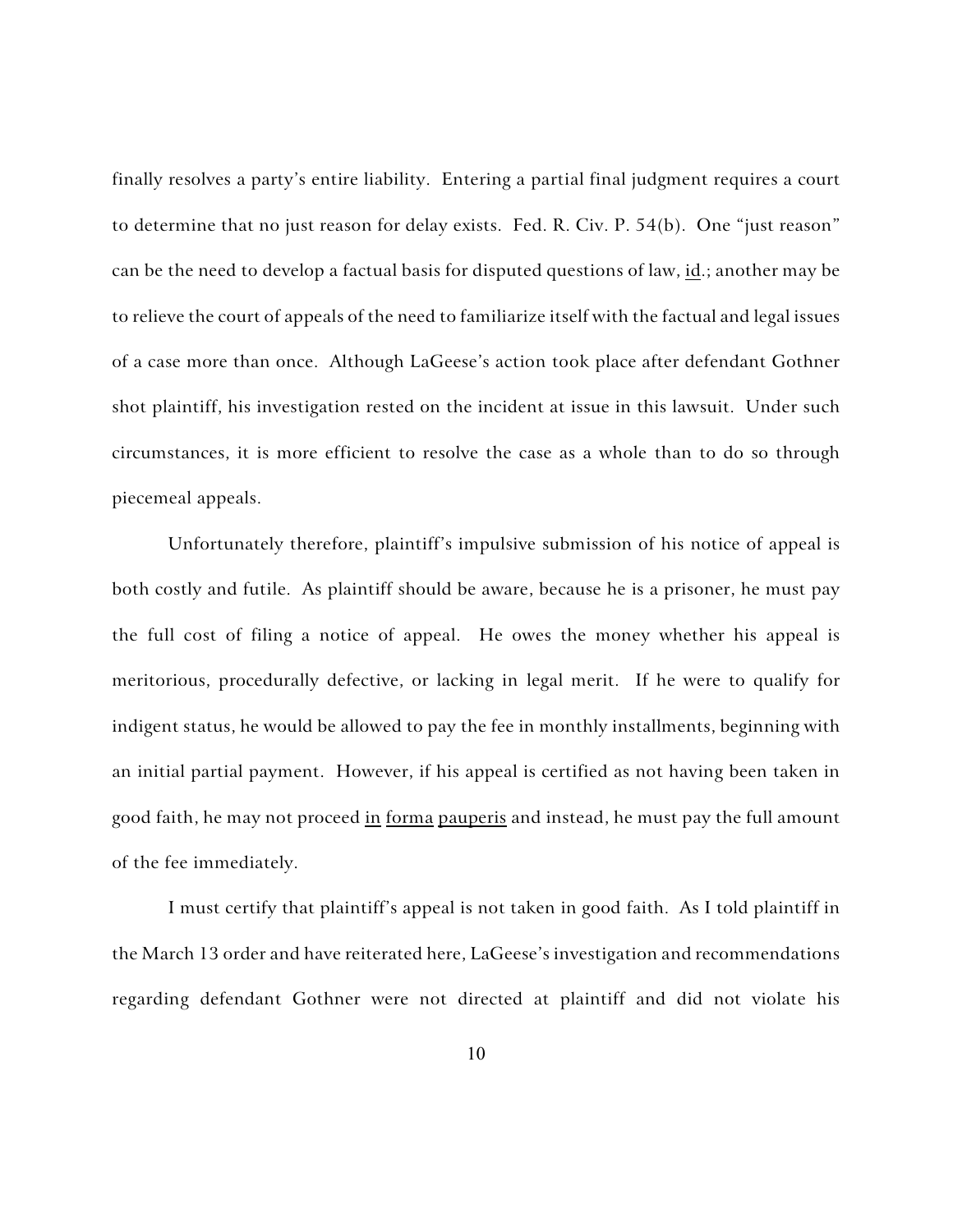constitutional rights. Consequently, plaintiff has no legal claim against LaGeese. Because plaintiff has advanced no legally meritorious reason for taking an appeal from the March 13, 2007 order or from this order denying in part his motion for reconsideration, I will certify that the appeal is not taken in good faith.

Because I am certifying plaintiff's appeal as not having been taken in good faith, plaintiff cannot proceed with his appeal without prepaying the \$455 filing fee unless the court of appeals gives him permission to do so. Pursuant to Fed. R. App. P. 24, plaintiff has 30 days from the date of this order in which to ask the court of appeals to review this court's denial of leave to proceed in forma pauperis on appeal. His motion must be accompanied by an affidavit as described in the first paragraph of Fed. R. App. P. 24(a) and a copy of this order. Plaintiff should be aware that if the court of appeals agrees with this court that the appeal is not taken in good faith, it will send him an order requiring him to pay all of the filing fee by a set deadline. If plaintiff fails to pay the fee within the deadline set, the court of appeals ordinarily will dismiss the appeal and order this court to arrange for collection of the fee from plaintiff's prison account.

### ORDER

### IT IS ORDERED that plaintiff's

1. Motion to stay screening of his complaint is DENIED as moot;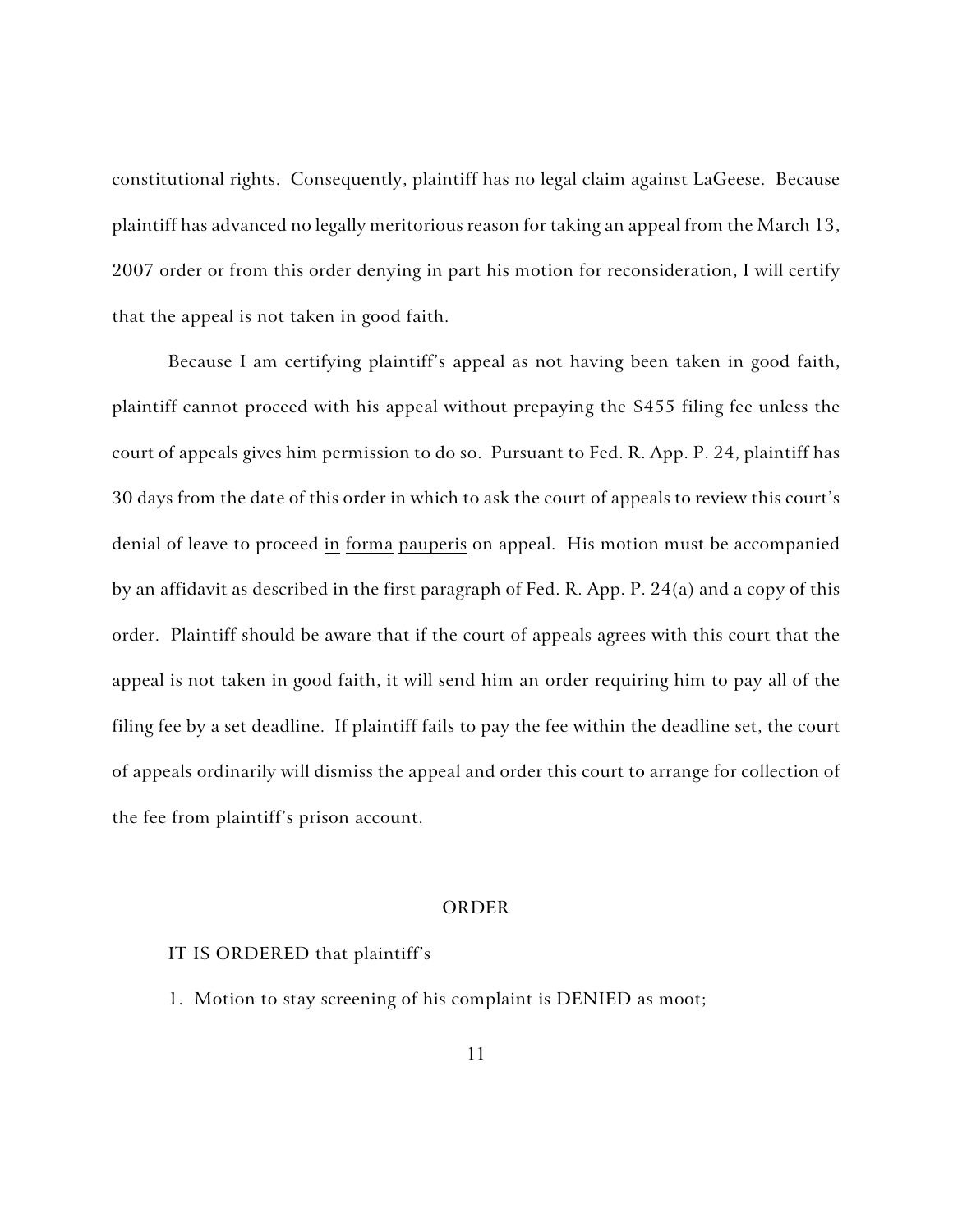2. Motion to substitute the City of Superior Police Department for former defendant City of Superior Police Station is GRANTED;

3. Motion for reconsideration is GRANTED in part and DENIED in part;

4. Motion for appointment of Counsel is DENIED without prejudice;

5. Motion to alter the caption of the complaint is GRANTED in part and DENIED in part.

6. Motion for ownership or property lien is DENIED.

Further, IT IS ORDERED that

7. A copy of plaintiff's complaint, supplemental complaint (now construed as a motion to substitute) and all orders in this case are being forwarded to the United States Marshal for service on defendant City of Superior Police Department;

8. Defendant Gothner may have 10 days from the date of this order in which to answer the amended complaint or advise the court and plaintiff that he will stand on the answer he filed in response to the original complaint.

9. Defendant Douglas County may have ten days from the date of this order or until the time its response to the original complaint is due, whichever is longer, in which to file a response to plaintiff's amended complaint.

Finally, IT IS ORDERED that

10. Plaintiff's request for leave to proceed in forma pauperis on appeal is DENIED